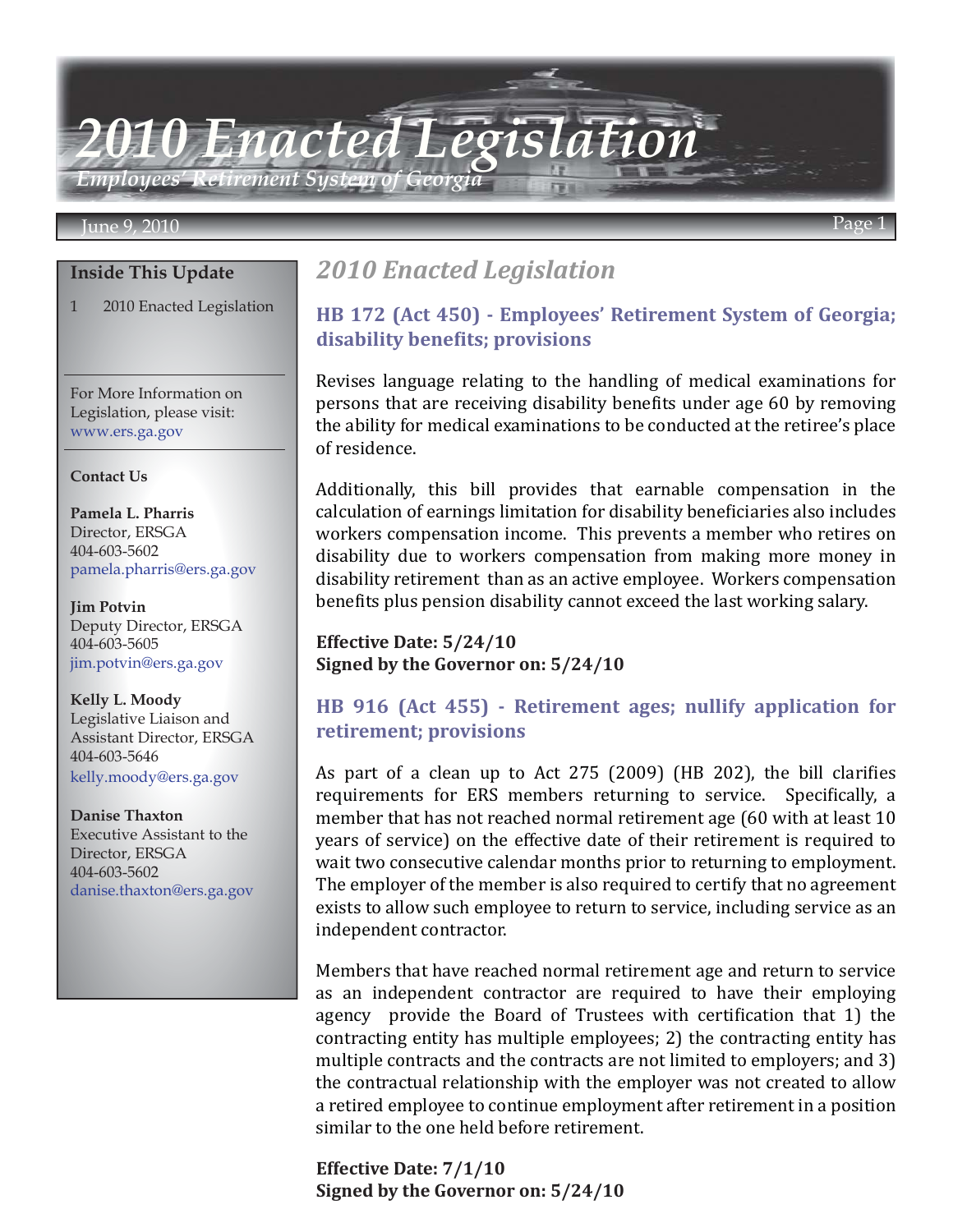# *2010 Enacted Legislation - Continued*

### **HB 969 (Act 457) - Retirement and pensions; comply with federal law; amend certain provisions**

This legislation is sponsored by the Teachers Retirement System (TRS) and mainly relates to that system; however, there are changes in Chapter 1 of Title 47, as well as changes in the PSERS statute. Changes to PSERS include:

PSERS members who have not reached normal retirement age that return to service in any public school position which requires membership in PSERS must cease their retirement benefit and the retired member shall re-establish active membership in PSERS. At the end of such service, or upon normal retirement age and cessation of contributions, the retired member will receive a retirement benefit based on the member's total accrued service and;

• PSERS members who have reached normal retirement age and return to service as a public school employee in any position that would normally require membership in PSERS have the option to:

 •Cease their retirement benefit and the retired member shall re-establish active membership in PSERS. At the end of such service, the retired member will receive a retirement benefit based on the member's total accrued service or;

 •Not contribute to the system, in which event the member's retirement benefit shall not cease, and no additional benefits will accrue.

- Requires employers that employ retired PSERS members to certify in writing: •The name of the member and if the retired member is age 65 or older, •The retired member's election to either discontinue benefits and resume contributions or to continue receiving retirement benefits and accrue no additional credits under the retirement system.
- **•** Any employer that fails to give such notification shall reimburse the retirement system any benefits wrongfully paid. The retired member must notify the employer of their retirement status prior to employment.

### **Effective Date: 5/24/10 Signed by the Governor on: 5/24/10**

**HB 997 (Act 682) - Social Security Coverage Group; State Personnel Administration jurisdiction; provide**

Updates Chapter 18 of Title 47 relating to Social Security and moves the responsibilities from the Employees' Retirement System to the State Personnel Administration.

**Effective Date: 7/1/10 Signed by the Governor on: 6/4/10**